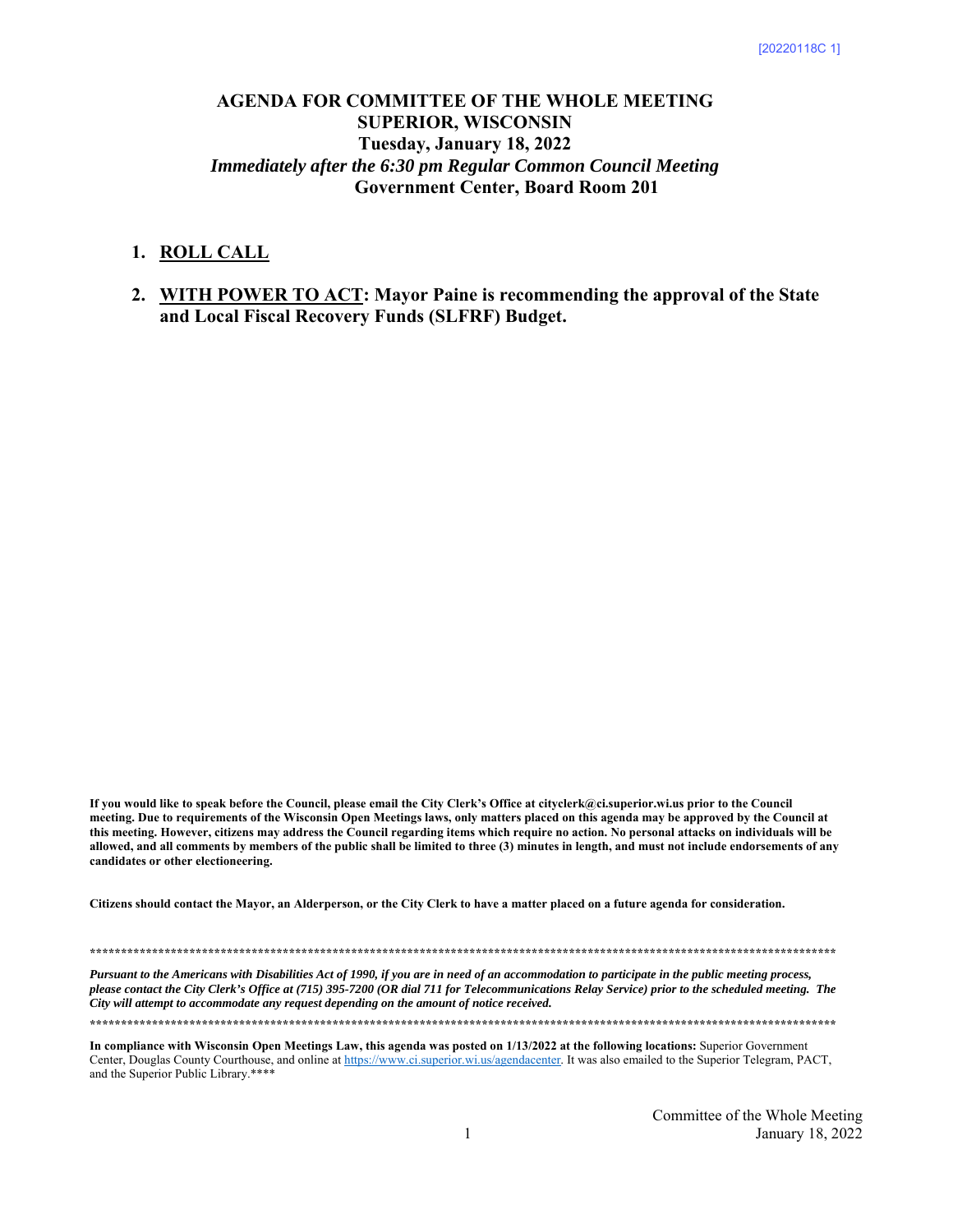

## **Office of the Mayor**  [20220118C 2]

**Jim Paine, Mayor Rebecca Scherf, Chief of Staff to the Mayor** 

Phone: (715) 395-7212 Fax: (715) 395-7590 TDD: (715) 395-7521 E-mail: mayor@ci.superior.wi.us 1316 North 14th Street, #301 Superior, WI 54880 Website: www.ci.superior.wi.us

# **MEMORANDUM**

DATE: 1/12/2022 TO: City Council FROM: Jim Paine, Mayor

RE: SLFRF Budget

# **Introduction:**

In the spring of 2021, President Biden signed the American Rescue Plan Act (ARPA). Part of this law awarded "State and Local Fiscal Recovery Funds" (SLFRF) to States, Tribes, and local governments across the United States. The City of Superior received \$17,082,059. The distribution occurs over two tranches. We have already received the first in the amount of \$8,541,030 and expect to receive the second tranche containing the balance later in 2022. The stated purpose of the SLFRF is to provide the city "with the resources needed to respond to the pandemic and its economic effects and to build a stronger, more equitable economy during the recovery."<sup>1</sup> The ARPA and the Treasury Department's final rule governing implementation of the SLFRF lists four main goals:

- 1. To respond to the public health emergency or its negative economic impacts, including assistance to households, small businesses, and nonprofits, or aid to impacted industries such as tourism, travel, and hospitality
- 2. To respond to workers performing essential work during the COVID-19 public health emergency by providing premium pay to eligible workers
- 3. For the provision of government services to the extent of the reduction in revenue due to the COVID–19 public health emergency relative to revenues collected in the most recent full fiscal year prior to the emergency
- 4. To make necessary investments in water, sewer, or broadband infrastructure

# **Impact of COVID‐19 on Superior**

 $\overline{a}$ 

The City of Superior underwent significant social and economic change throughout the nearly two year long pandemic. The citizens of Superior endured the same challenges as Americans across the country, including job loss, supply shortages, community wide closures, remote work and school, and the ongoing uncertainty and risk of the virus itself. As the pandemic progressed, the country, including Superior, suffered worker shortages, supply chain delays, increased costs for construction and other goods and services, and an evolving virus that continued to delay a full return to normal.

<sup>&</sup>lt;sup>1</sup> SLFRF Final Rule, issued by the U.S. Treasury Department and effective April  $1^{st}$ , 2022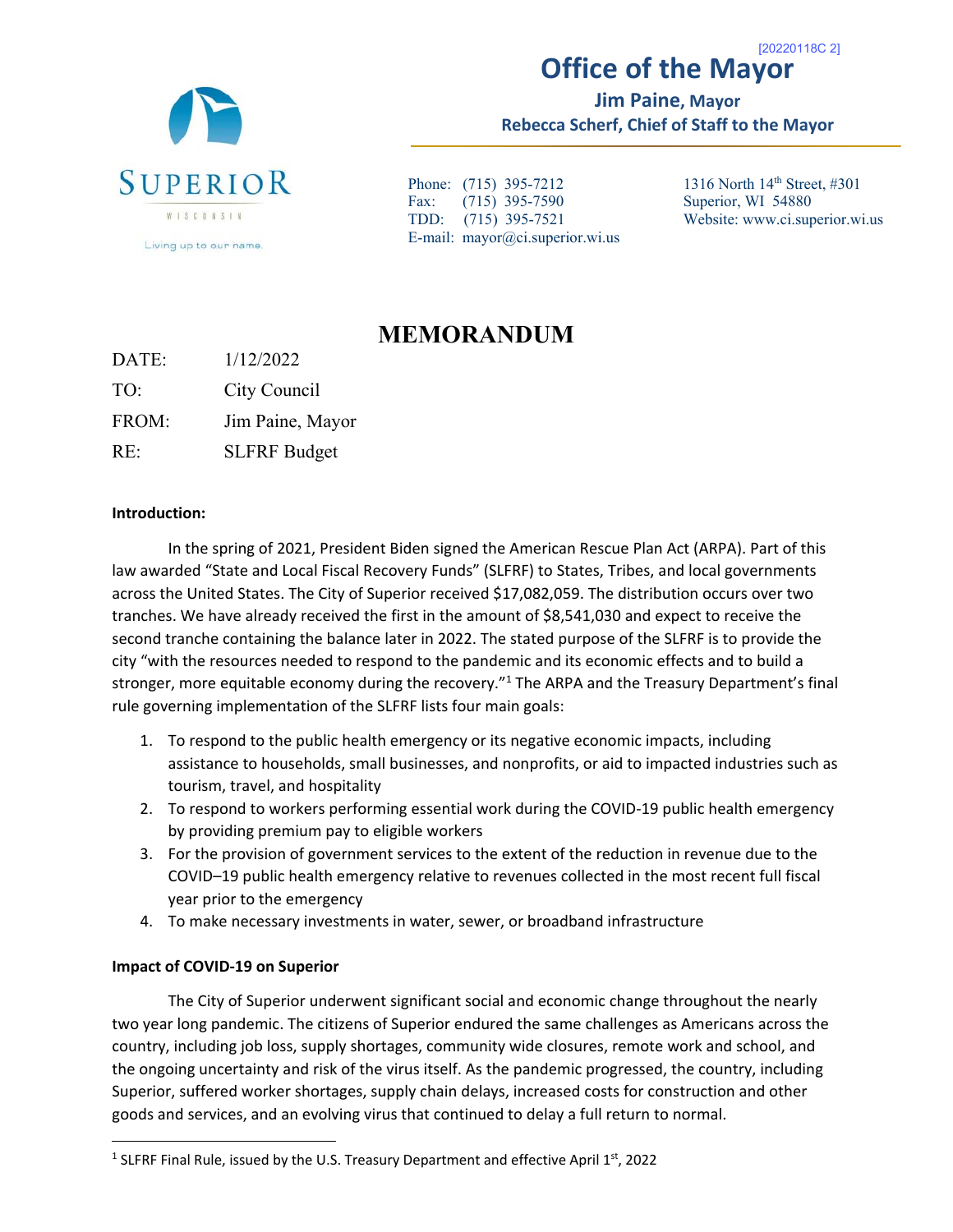The fiscal impact of the pandemic on the City is difficult to determine. Most sources of city revenue have remained stable or increased, though often not at the pace of increases to expenses. Most critically, the City has amended down our projections in Oil Pipeline Terminal Tax revenue after unexpected changes in distribution amounts. These changes, almost certainly connected to the pandemic and its broader economic impacts, have cost the City millions of dollars in projected funds over the next five years and beyond.

 Despite these challenges, the City experienced several positive effects. New businesses opened, bringing more life to Superior's downtown and offering opportunity to new entrepreneurs, including several that lost their jobs due to the pandemic. Unemployment has returned to its pre-pandemic levels with nearly all eligible workers employed. Furthermore, the labor shortage, while a challenge for many employers, has led to an increase in wages for employees, especially in the lowest wage jobs. The rapid rise of remote work and meetings has created new employment opportunities for countless professionals and expanded Superior's job market to a national scale. While the economic future of the city remains uncertain, the pandemic has offered as many opportunities as challenges.

#### **Goals of the City of Superior SLFRF budget**

The proposed SLFRF budget meets the overall and specific goals of ARPA. It fills the known gaps in our budgets and allows us to make the types of ambitious public investments that defined the years immediately preceding the pandemic while also funding major new opportunities. Superior's SLFRF budget recognizes that the world, and daily life, have significantly changed since the beginning of 2020. The City could exhaust its SLFRF funds merely mitigating the impacts of COVID‐19. That would fail the spirit and intent of the law. This budget adapts the City to the changes we have all experienced but, in keeping with the goals of Congress and the President, envisions a better future.

#### **Expenditure Descriptions**

## *Connect Superior‐‐\$5,000,000*

The City adopted a Broadband Master Plan in August that expressed its intent and plan to construct a user funded, open access broadband network capable of delivering reliably high speed and affordable internet access to every building in Superior. While users will ultimately fund the network, construction requires significant upfront costs before the network begins generating revenue. Without the use of grant funds, the city would pay the upfront costs either through direct municipal bonds or revenue bonds paid by the users themselves. The use of SLFRF avoids the need for bonds and, because it is a grant that need not be repaid by users, it ultimately lowers the cost to customers.

 The city finance department will create a "Connect Superior" fund to track expenses. All contracts and purchases over \$25,000 using these funds will require Council approval. Prior to the end of 2022, the administration will create and submit to the Council an enterprise fund budget describing projected revenues and expenditures.

#### *Historic Rehabilitation‐‐\$4,000,000*

Historic architecture defines the built landscape of Superior but many of the City's most historic structures are in immediate danger. The pandemic has exacerbated the already significant challenges of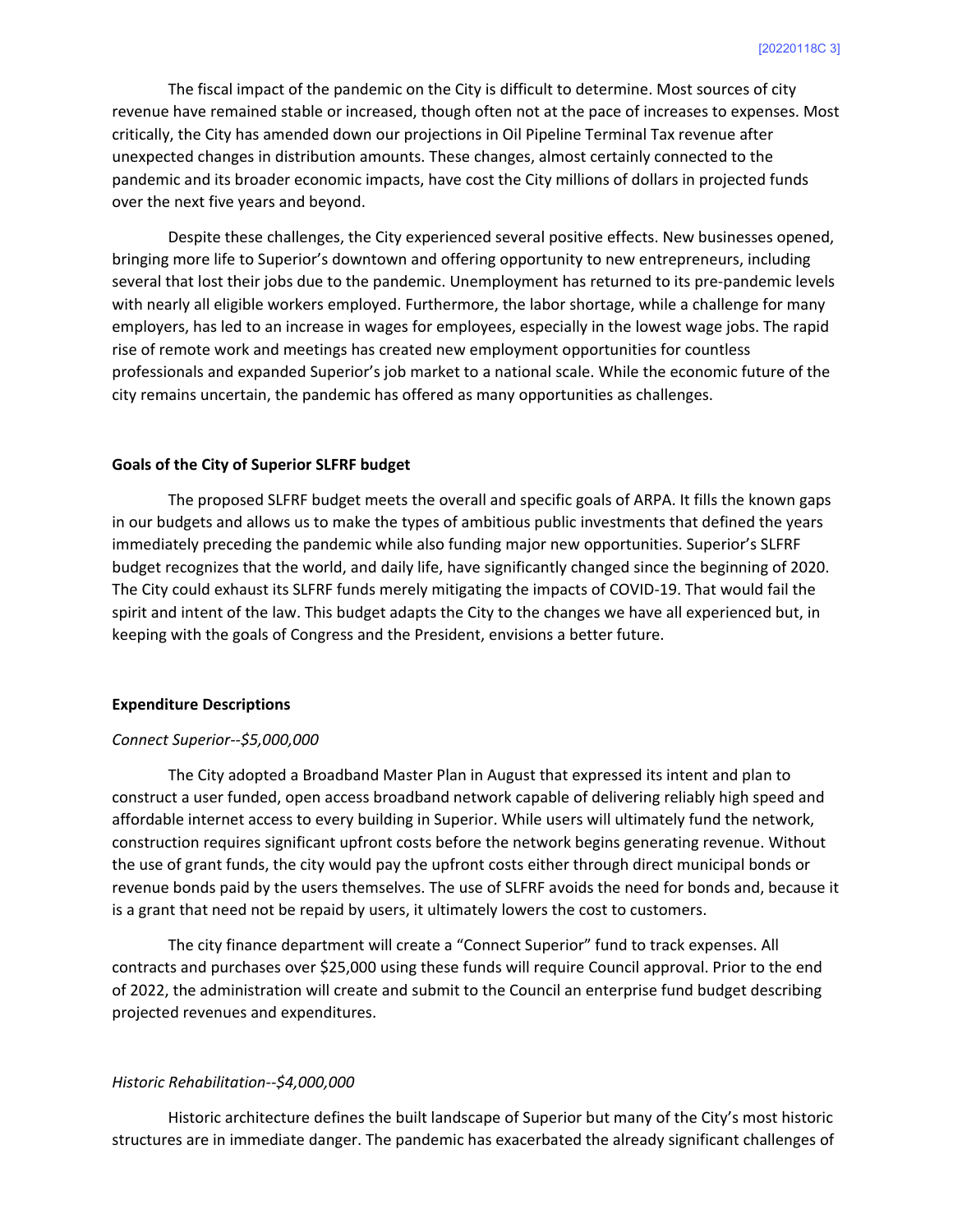rehabilitating buildings such as the Carnegie Library and Princess Theatre. It had slowed the redevelopment of the historic Sivertson and Bayside warehouses until both were destroyed by fire in early January. Finally, many of Superior's most historic homes are in the stewardship of private owners that may struggle to adequately preserve them. Without direct, significant, and immediate intervention by the City, many more of these buildings will be lost.

All purchases and projects must receive Council approval before these funds are released.

#### *SPD‐Body Cams and Tazers‐‐\$500,000*

The Council authorized this expense in December with the intent to reimburse the funds with SLFRF.

#### *SFD Radio Equipment, Medical and PPE Expense‐‐\$350,000*

The Council authorized the purchase of new radios December with the intent to reimburse the funds with SLFRF. The remainder of SLFRF funds will serve the fire department's medical response mission, relieving significant general fund and CIP expenditures. Following adoption of the SLFRF budget, no further council action is necessary to spend these funds.

#### *SFD Rapid Response Vehicles‐‐ \$82,000*

Fire department vehicles that respond specifically to medical calls where a full rig is unnecessary. This replaces potential CIP expenses. Council action is not necessary for purchase but vehicle purchases are usually reviewed by committee.

#### *Woodstock Bay‐‐\$1,000,000*

The revitalization of the Woodstock Bay landing includes shoreline stabilization, improved access (ADA), paths and overlooks, restroom, pavilion, improved storm water mitigation, treatment and filtration (green infrastructure) using increased plantings of both trees and native grasses. This project will also receive grant funds from Wisconsin Coastal Management in the amount \$150,000.

## *Non‐Profit Grants \$1,250,000*

The city has a long history of using federal grant money to support non‐profits that support our most vulnerable citizens. This is especially vital in the wake of the pandemic, which not only increased the demand for services from many of these non-profits but threatened their financial stability. While any non-profit may apply for these funds, the fund will target organizations serving citizens experiencing poverty. Specifically, the administration hopes to dedicate several hundred thousand dollars to assist Harbor House in the construction of a new property that will provide emergency housing in a neighborhood close to several services. The remainder of the funds will seek similar projects or relieve the financial impacts of similar organizations. All projects and grant awards will require Council approval.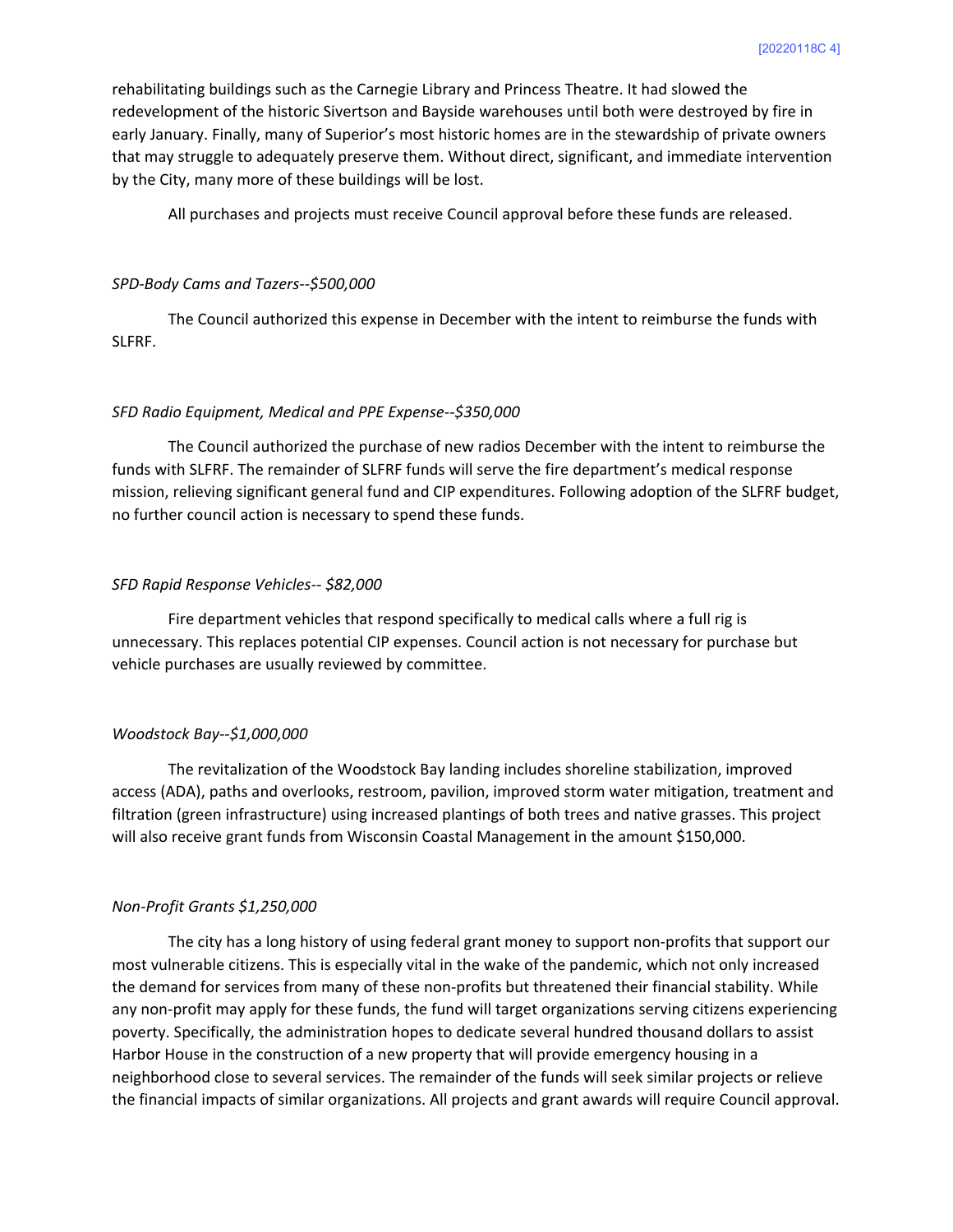#### *Homelessness‐‐\$500,000*

These funds will directly support the efforts of the Superior Police Department and partner agencies in their efforts to support individuals suffering homelessness. The Community Policing Officer and Community Response Specialist will have direct access to these funds with the supervision of the Chief of Police and deploy them as they see fit to either assist people experiencing homelessness in the search for safe and stable housing or to mitigate the effects of chronic homelessness for those that cannot immediately find shelter. The expenditure of these funds will not require further Council approval.

#### *Parks Improvements‐‐\$1,250,000*

These funds will restore and increase funds removed from the Parks Department CIP budget in the fall of 2021. These funds will be used on normal parks projects through the next four years. The expenditure of the funds will follow the normal allocation process for parks improvements. The Parks and Recreation Commission will review and approve annual park project plans and the Council will authorize contracts and other expenditures as required by the City's bid procedures.

#### *Stormwater/Wastewater Projects‐‐\$600,000*

These funds will help complete the Hammond Avenue Street reconstruction project by funding necessary storm water improvements. The funding will not require any further Council approval except as required during the overall construction process.

## *SPD Hybrid Squads‐‐\$1,500,000*

The 2022 CIP removed all funding for police squad replacements on the belief that SLFRF could replace the funding. In keeping with the spirit of the law and in an attempt to make the City more sustainable and the police department more effective, these funds will return the replacement of SPD squads to the usual schedule and complete the Take Home Squad program while converting the Superior Police fleet to hybrid vehicles.

#### *Neighborhood Improvements‐‐\$750,000*

 The 2022 CIP removed all funding for the neighborhood improvement program. This program has been used for building inspection abatement measures including demolition of dangerous structures and snow removal. Restoring the fund allows the city to continue this work while developing further programs for the restoration and improvement of neighborhoods and individual homes.

#### *Tree Fund‐‐\$100,000*

In response to the invasion of the emerald ash borer, the City of Superior removed all of the ash trees from the urban forest. Since then, the city forestry department has been aggressively planting trees each year to replace those lost to the city wide removal. That work is now complete and the forestry department planned to reduce its plantings and merely maintain the existing forest. Trees provide significant flood prevention, public safety, and aesthetic benefits to the city. These funds will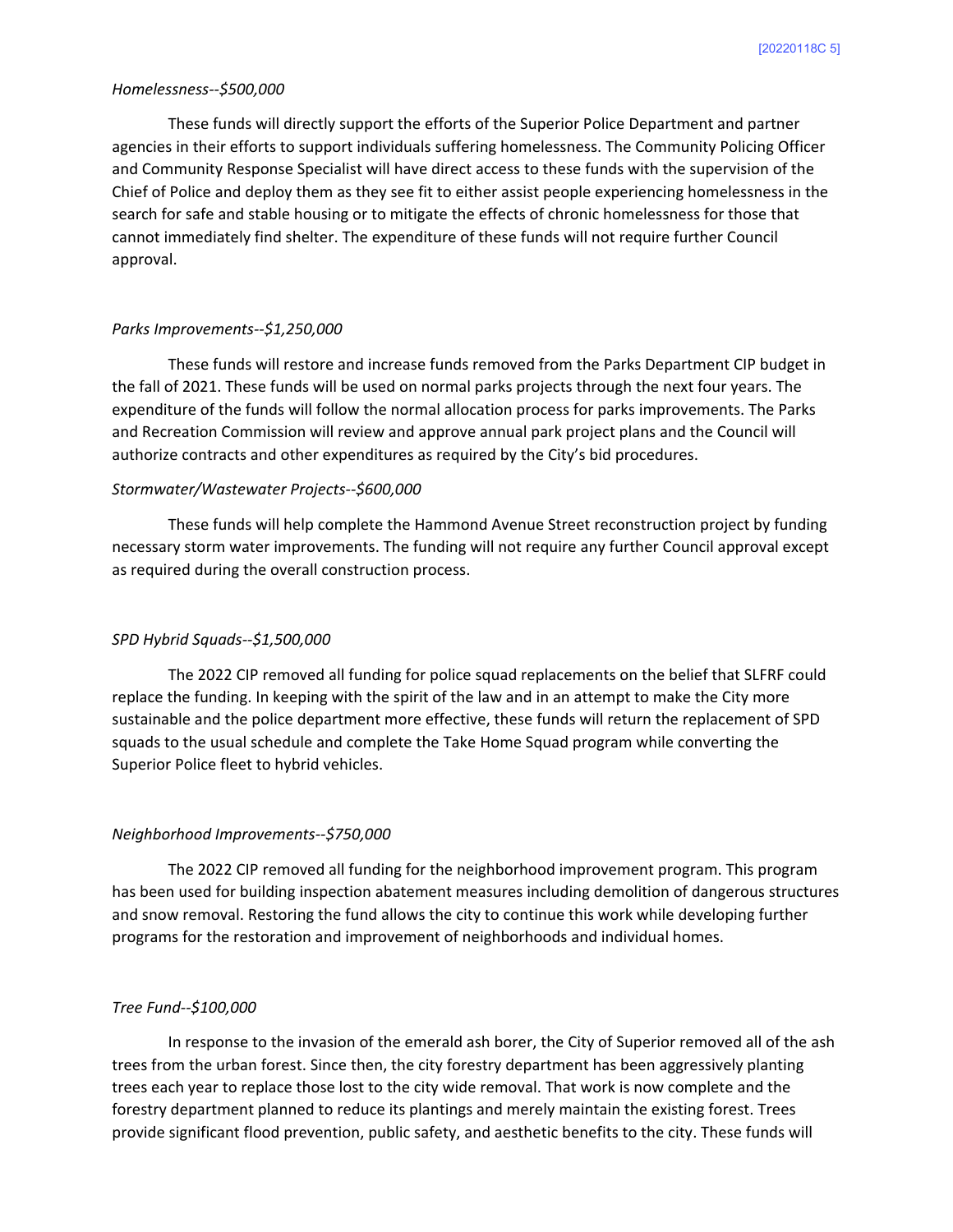therefore delay the return to "maintenance" and continue the aggressive planting schedule in order to expand the urban forest.

#### *Mental Health Services‐‐\$100,000*

Superior has limited resources for mental health services and the few providers available are at risk of closure due to several pandemic related challenges. Loss of these services will risk severe crisis for hundreds of high risk patients and likely cost the City and County significantly more money as they confront emergency care. These funds will provide emergency stabilization grants to mental health care providers. They will use the City's regular grant procedure and award of the funds will require Council approval.

#### *Administrative/Government Services‐‐\$100,000*

Administration of the SLFRF requires significant staff time and contracted services. These funds will compensate the City for staff time spent preparing budgets, researching projects, assembling and submitting reports, and hiring outside contractors for professional analysis and advice. Funds will remain in the City's SLFRF fund and the finance department will draw from them as necessary without further council action.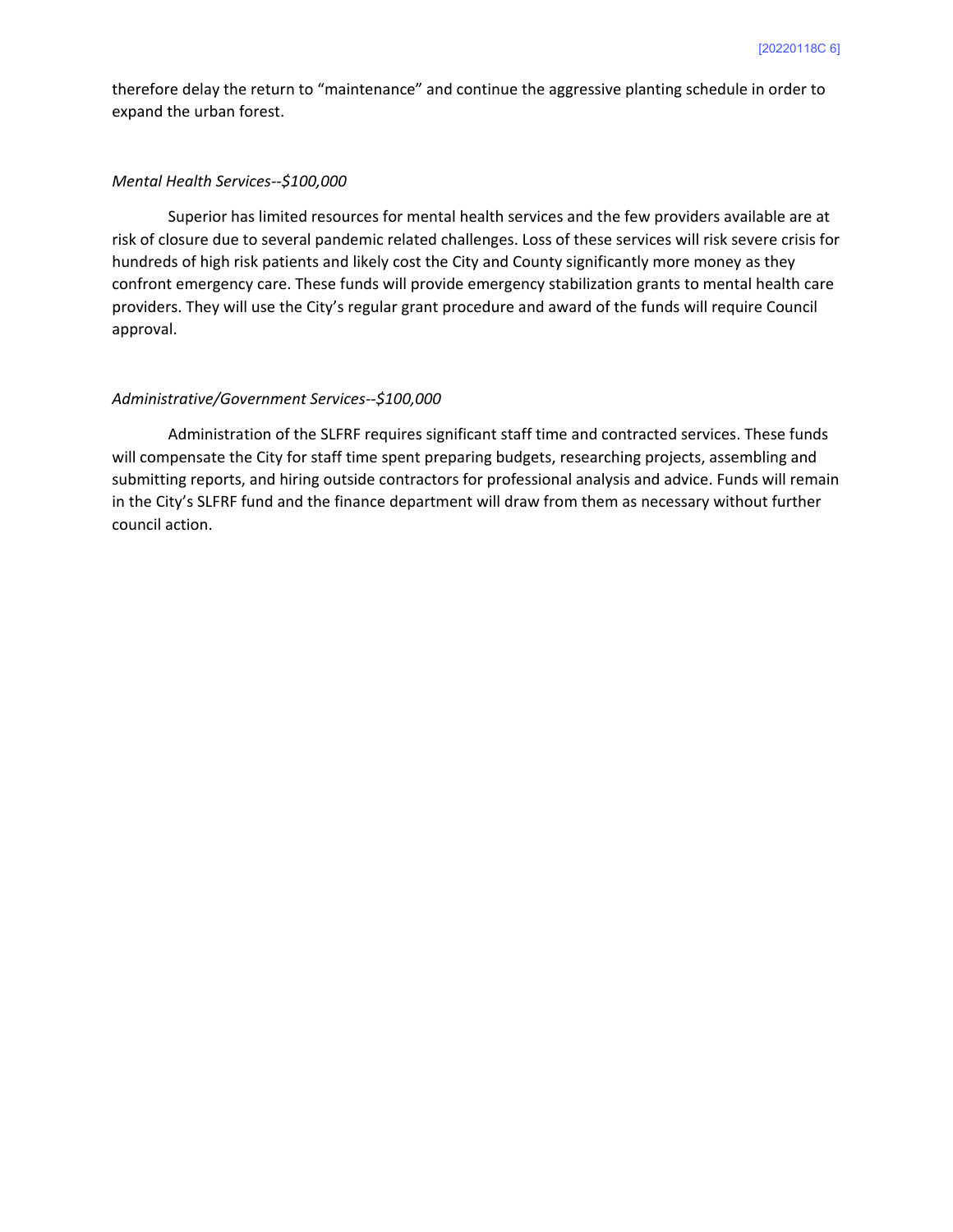## **DRAFT ‐ January 2022**

| <b>City of Superior</b>                                                                    |  |               |  |               |              |  |  |
|--------------------------------------------------------------------------------------------|--|---------------|--|---------------|--------------|--|--|
| <b>Coronavirus State and Local Fiscal Recovery Funds Budget - Grant Revenue - Fund 240</b> |  |               |  |               |              |  |  |
|                                                                                            |  | 2021          |  | 2022          |              |  |  |
| <b>Account Number/Name</b>                                                                 |  | <b>Actual</b> |  | <b>Budget</b> | <b>TOTAL</b> |  |  |
| 240-0000-432.10-00/Federal Grants                                                          |  | 8,541,030     |  | 8,541,030     | 17,082,059   |  |  |
| <b>Total Revenue</b>                                                                       |  | 8,541,030     |  | 8,541,030     | \$17,082,059 |  |  |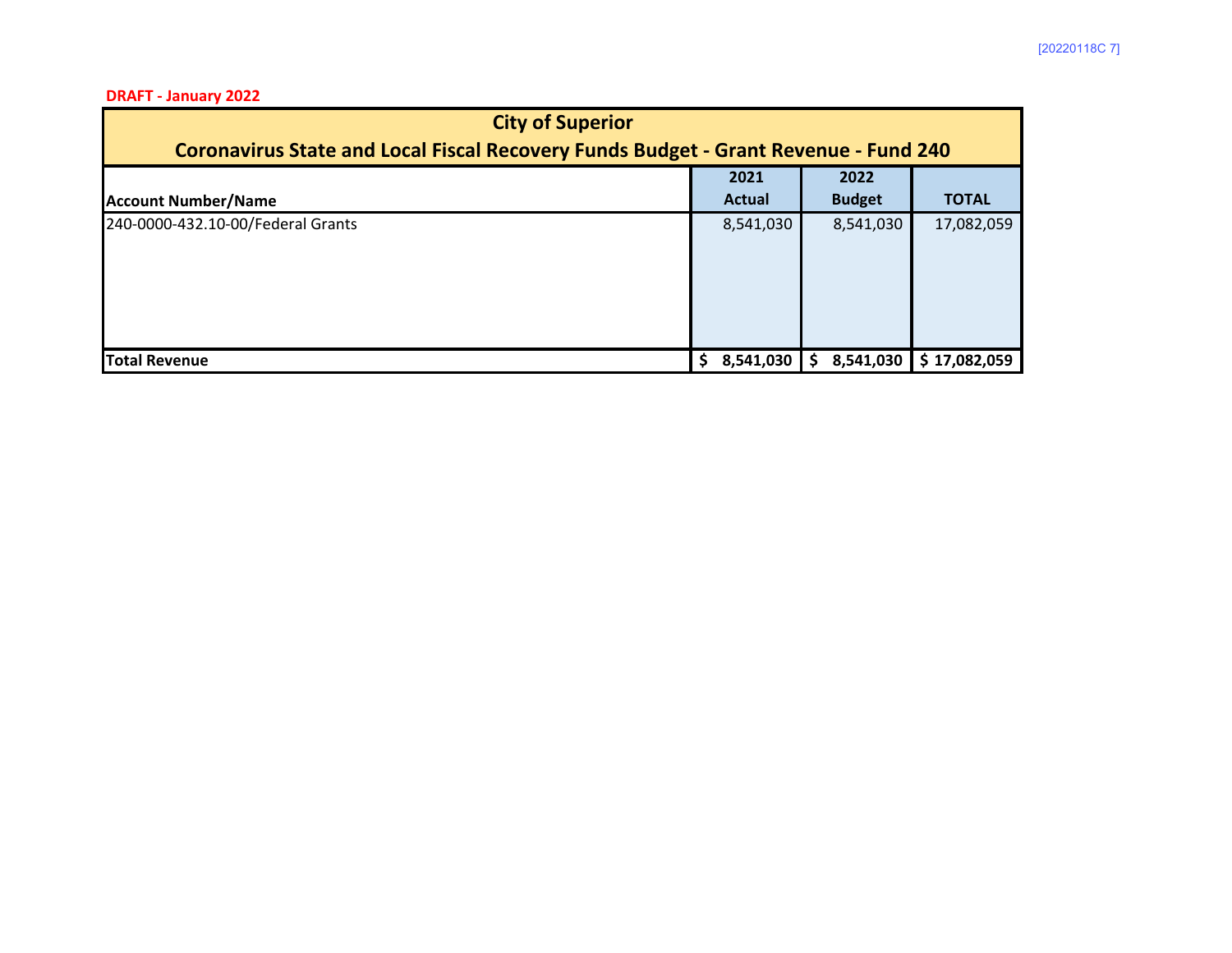**DRAFT ‐ January 2022**

| <b>City of Superior</b>                                                                              |     |           |              |              |  |  |  |
|------------------------------------------------------------------------------------------------------|-----|-----------|--------------|--------------|--|--|--|
| <b>Coronavirus State and Local Fiscal Recovery Funds Budget - Preliminary Allocations - Fund 240</b> |     |           |              |              |  |  |  |
|                                                                                                      |     | 2021      | 2022         |              |  |  |  |
| <b>Account Number/Name</b>                                                                           |     | Proposed  | Proposed     | <b>Total</b> |  |  |  |
| <b>Connect Superior</b>                                                                              |     | 2,000,000 | 3,000,000    | 5,000,000    |  |  |  |
| <b>Historic Rehabilitation</b>                                                                       |     |           | 4,000,000    | 4,000,000    |  |  |  |
| SPD - Body Cams                                                                                      |     | 500,000   |              | 500,000      |  |  |  |
| SFD Radio Equipment, Medical and PPE Expense                                                         |     | 350,000   |              | 350,000      |  |  |  |
| SFD Rapid Response Vehicles                                                                          |     |           | 82,000       | 82,000       |  |  |  |
| <b>Woodstock Bay</b>                                                                                 |     | 1,000,000 |              | 1,000,000    |  |  |  |
| <b>Non-Profit Grants</b>                                                                             |     | 625,000   | 625,000      | 1,250,000    |  |  |  |
| <b>Homelessness</b>                                                                                  |     | 500,000   |              | 500,000      |  |  |  |
| Parks Improvments                                                                                    |     | 600,000   | 650,000      | 1,250,000    |  |  |  |
| Stormwater/Wastewater Projects                                                                       |     |           | 600,000      | 600,000      |  |  |  |
| SPD - Hybrid Squads                                                                                  |     | 750,000   | 750,000      | 1,500,000    |  |  |  |
| Neighborhood Improvements                                                                            |     | 200,000   | 550,000      | 750,000      |  |  |  |
| <b>Tree Fund</b>                                                                                     |     | 100,000   |              | 100,000      |  |  |  |
| <b>Mental Health Services</b>                                                                        |     |           | 100,000      | 100,000      |  |  |  |
| <b>Administrative/ Government Services</b>                                                           |     |           | 100,059      | 100,059      |  |  |  |
|                                                                                                      |     |           |              |              |  |  |  |
| <b>Total Preliminary Allocations</b>                                                                 | \$. | 6,625,000 | \$10,457,059 | \$17,082,059 |  |  |  |
|                                                                                                      |     |           |              |              |  |  |  |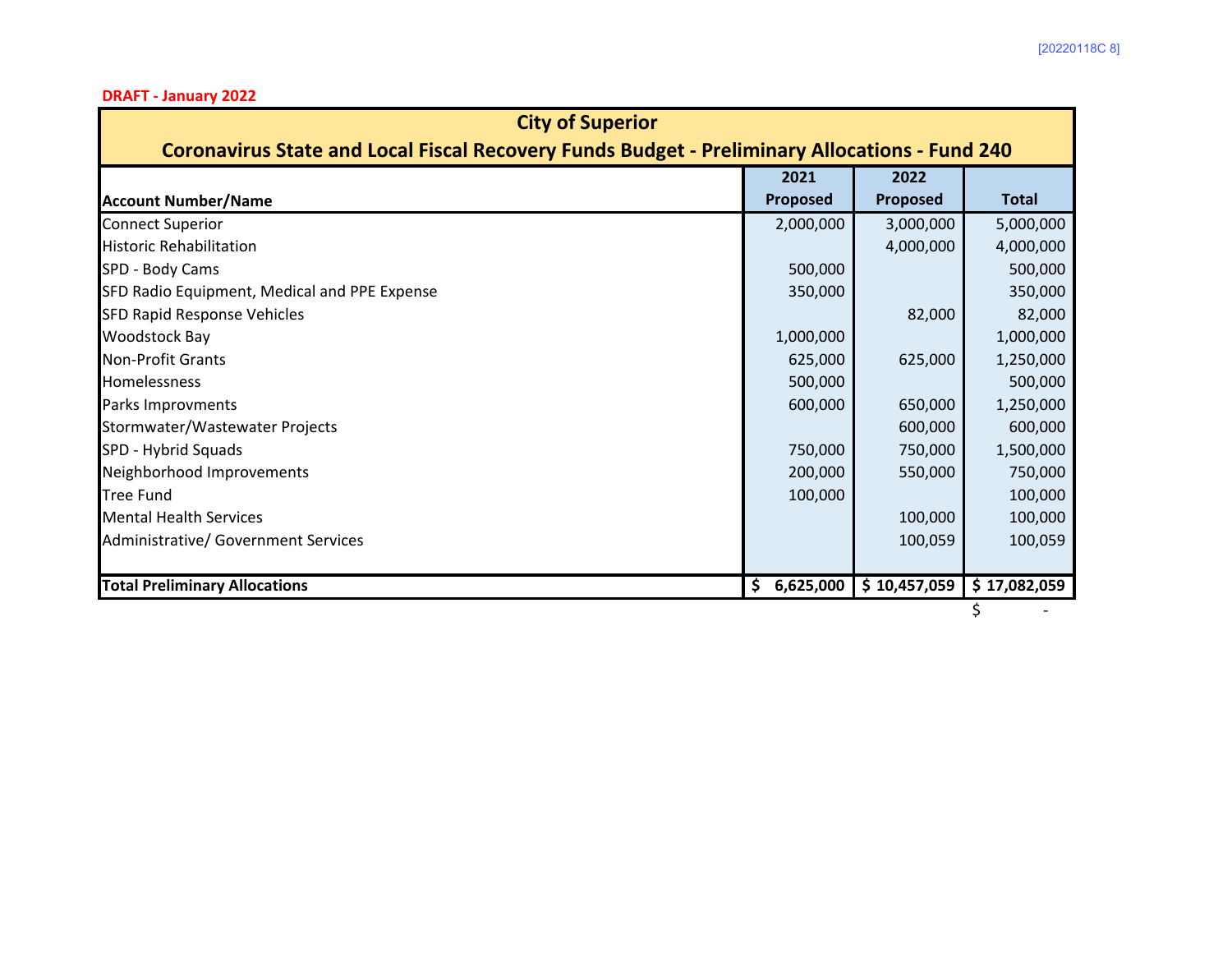## **American Rescue Plan Act - Expenditure Category Review**

**City of Superior, WI**



|    | Proposed Expenditure                    | <b>Estimated Cost</b> | Description                                                                                                                                                                                                                                                                                                                                                                                                                                                    | Expenditure<br>Category | Subcategory                             | Risk<br>Assessment<br>Level | Notes                                                                                                                                                                                                                                                                                                                                                                                                                                                                                                                                                                                               |
|----|-----------------------------------------|-----------------------|----------------------------------------------------------------------------------------------------------------------------------------------------------------------------------------------------------------------------------------------------------------------------------------------------------------------------------------------------------------------------------------------------------------------------------------------------------------|-------------------------|-----------------------------------------|-----------------------------|-----------------------------------------------------------------------------------------------------------------------------------------------------------------------------------------------------------------------------------------------------------------------------------------------------------------------------------------------------------------------------------------------------------------------------------------------------------------------------------------------------------------------------------------------------------------------------------------------------|
|    | <b>Connect Superior</b>                 | \$9,000,000           | Fiber obtic infrastructure projects                                                                                                                                                                                                                                                                                                                                                                                                                            | Infrastructure          | Broadband: Other projects               | Low                         | Project expenses must be spent on deploying fiber infrastructure to serve unserved or underserved households and<br>businesses. This does not mean every house and business must be considered unserved or underserved, but emphasis of<br>the project should target areas of the community that are unserved or underserved even if that is just making ongoing<br>service economical for unserved or underserved households and businesses. In addition, while middle mile projects are<br>eligible, US Treasury has made it clear they would like to see ARPA funds spent on last-mile projects. |
|    | SPD - Body Cameras                      | \$500,000             | Purchase of body cameras since 911 calls have increased since<br>the pandemic hit and increased rates of domestic violence, mental Revenue Replacement<br>health, and homelessness are the reality in the community.                                                                                                                                                                                                                                           |                         | Provision of Government Services        | Low                         |                                                                                                                                                                                                                                                                                                                                                                                                                                                                                                                                                                                                     |
|    | SPD - Radio Equipment, Medical<br>& PPE | \$350,000             | The Fire Department has realized an increase in call volume,<br>particularly related to medical calls. Since Superior does not have<br>EMS services, the Fire Department responds to all medical calls.                                                                                                                                                                                                                                                        | <b>Public Health</b>    | Personal Protective Equipment           | Low                         |                                                                                                                                                                                                                                                                                                                                                                                                                                                                                                                                                                                                     |
|    |                                         |                       | The department has had large increases in the cost of medical<br>Revenue Replacement<br>supplies as a result.                                                                                                                                                                                                                                                                                                                                                  |                         | <b>Provision of Government Services</b> | Low                         |                                                                                                                                                                                                                                                                                                                                                                                                                                                                                                                                                                                                     |
|    | SFD - Rapid Response Vehicles           | \$82,000              | The Fire Department needs to purchase two new vehicles. This<br>would allow them more options for fire fighters to get to the<br>increase in medical calls as a Fire Truck is not usually necessary.  Revenue Replacement<br>These would be vehicles that the department could deploy when<br>first aid services is the need of the caller.                                                                                                                    |                         | <b>Provision of Government Services</b> | Low                         |                                                                                                                                                                                                                                                                                                                                                                                                                                                                                                                                                                                                     |
| -5 | Woodstock Bay                           | \$1,000,000           | Park improvement project that includes access improvements to<br>an undeveloped property along the St Louis River. The project<br>includes shoreline stabilization, improved access (ADA), paths<br>and overlooks, restroom, pavilion, (all to help support increased<br>demand), improved storm water mitigation, treatment and filtration<br>(green infrastructure). Increased plantings of both trees and<br>native grasses as well as lighting for safety. | Revenue Replacement     | Provision of Government Services        | Low                         |                                                                                                                                                                                                                                                                                                                                                                                                                                                                                                                                                                                                     |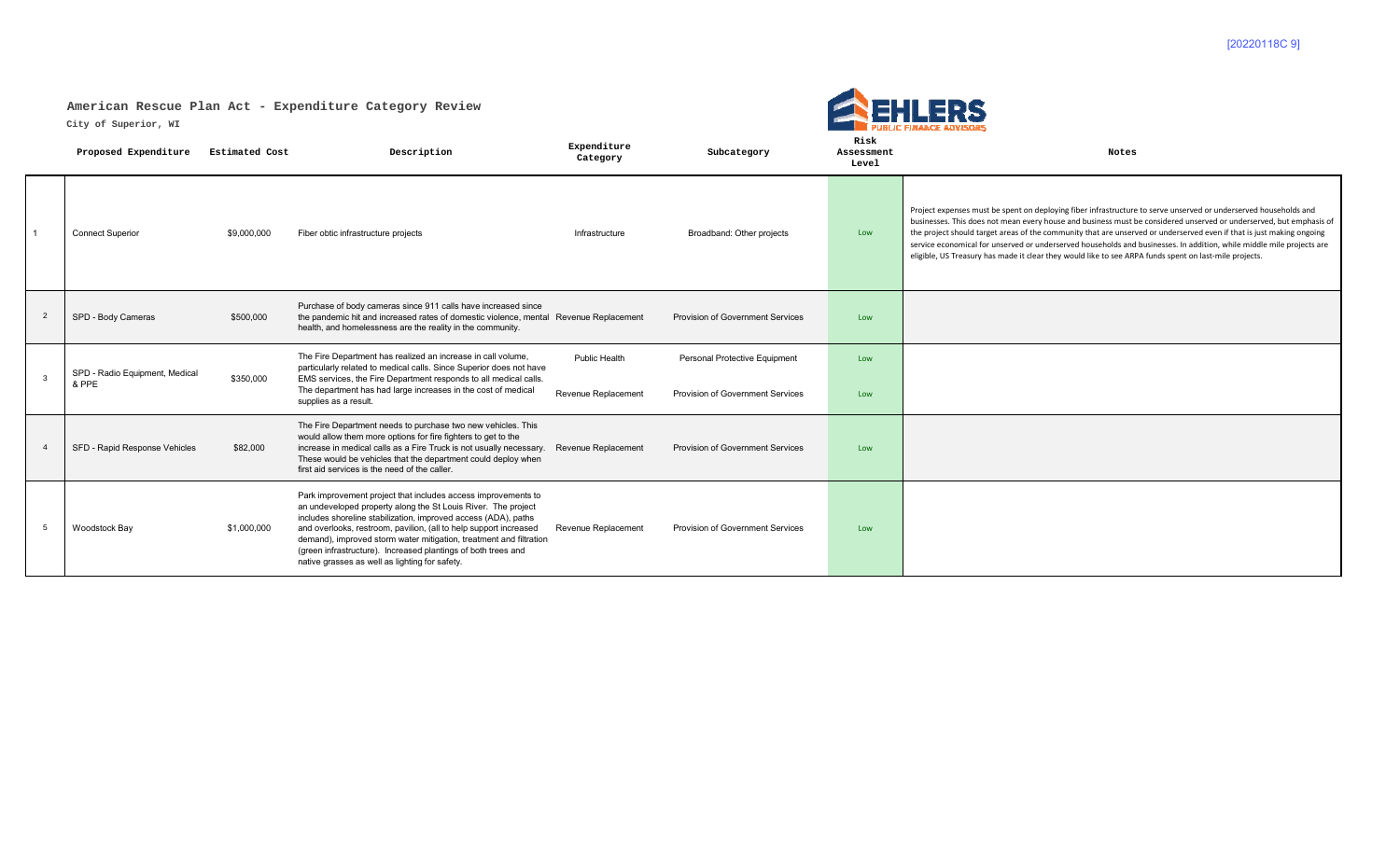## [20220118C 10]

| 6              | Non-Profit/Small Business<br>Grants | \$1,250,000 |                                                                                                                                                                                                                                                                                                                      | Negative Economic<br>Impact<br>Negative Economic<br>Impact       | Small Business Economic Assistance<br>(General)<br>Aid to Nonprofit Organizations | Low<br>Low | There are several options available to provide assistance to non-profits and/or small businesses. Under the Final Rule,<br>Treasury classifies assistance to non-profits and/or small businesses as "Impacted" or "Disproportionately Impacted". Each<br>classification has different allowable uses for assistance. Impacted non-profits and/or businesses may receive assistance<br>based on a harm from the COVID-19 pandemic (ie. decreased revenue or gross receipts, financial insecurity, increased<br>costs, challenges with payroll, rent, mortgage, or other operating costs). Whereas, Disproportionately Impacted non-<br>profits and/or businesses may receive assistance for items unrelated to harm from the COVID-19 pandemic (ie.<br>Rehabilitation of commercial properties, storefront improvements & façade improvements, technical assistance, business<br>incubators & grants for start-up or expansion costs for small businesses, support for microbusinesses, including financial,<br>childcare, and transportation costs). Programs could like like as follows: license fee reimbursements for dues owed to the<br>City, future license fee reductions, grants to businesses who year-over-year revenue based on financials prior to the<br>pandemic remains down, grants to businesses for facade improvements, grants to new businesses who fill a vacant<br>storefront within the community, grants to non-profits who can demonstrate they were adversely affected by the<br>pandemic (i.e revenue loss, increased program/service demand, etc), or grants to non-profits who are providing a<br>service to a disproportionately impact or vulnerable community. This could also include workforce initiatives to help<br>businesses with labor attraction, retention and training shortages (i.e. career fairs, training, sign-on bonuses, and so forth).<br>Note: a small business is defined as 500 employees or less, a non-profit is a 501(c)(3) or 501(c)(19), impacted non-profits<br>and small businesses are those who have had verifiable harm related to the COVID-19 pandemic, and disproportionately<br>impacted non-profits and small businesses are those generally located in a QCT. |
|----------------|-------------------------------------|-------------|----------------------------------------------------------------------------------------------------------------------------------------------------------------------------------------------------------------------------------------------------------------------------------------------------------------------|------------------------------------------------------------------|-----------------------------------------------------------------------------------|------------|------------------------------------------------------------------------------------------------------------------------------------------------------------------------------------------------------------------------------------------------------------------------------------------------------------------------------------------------------------------------------------------------------------------------------------------------------------------------------------------------------------------------------------------------------------------------------------------------------------------------------------------------------------------------------------------------------------------------------------------------------------------------------------------------------------------------------------------------------------------------------------------------------------------------------------------------------------------------------------------------------------------------------------------------------------------------------------------------------------------------------------------------------------------------------------------------------------------------------------------------------------------------------------------------------------------------------------------------------------------------------------------------------------------------------------------------------------------------------------------------------------------------------------------------------------------------------------------------------------------------------------------------------------------------------------------------------------------------------------------------------------------------------------------------------------------------------------------------------------------------------------------------------------------------------------------------------------------------------------------------------------------------------------------------------------------------------------------------------------------------------------------------------------------------------------------------------------------------------------|
|                | Homelessness                        | \$500,000   |                                                                                                                                                                                                                                                                                                                      | Services to<br>Disproportionately<br><b>Impacted Communities</b> | Housing Support: Services for Unhoused<br>Persons                                 | Low        | There are several different ways to approach this proposed expenditure. For starters, you could create a program for<br>"individuals at risk of homelessness" which is an individual or family below 30% of the area median income and has<br>insufficient funds to pay for housing expenses. This could be a homeownership preservation grant to help at-risk<br>homeowners with repairs to resolve housing code issues or with mortgage payments for homeowners at risk of<br>foreclosure. The second way to approach this expenditure category is to target homelessness individuals. This could be<br>partnering with a non-profit organization to bolster their resources to provide programs and services, or you could create<br>a program that assists individuals experiencing homelessness find pathways to get a more permanent housing solution.<br>Based on the amount of money allocated to this proposed expenditure, you may get the most out of it by partnering with<br>a non-profit or another agency experienced on this topic.                                                                                                                                                                                                                                                                                                                                                                                                                                                                                                                                                                                                                                                                                                                                                                                                                                                                                                                                                                                                                                                                                                                                                                                |
| $\mathbf{g}$   | Parks Improvments                   | \$1,250,000 | Various park improvments throughout the City                                                                                                                                                                                                                                                                         | Revenue Replacement                                              | Provision of Government Services                                                  | Low        |                                                                                                                                                                                                                                                                                                                                                                                                                                                                                                                                                                                                                                                                                                                                                                                                                                                                                                                                                                                                                                                                                                                                                                                                                                                                                                                                                                                                                                                                                                                                                                                                                                                                                                                                                                                                                                                                                                                                                                                                                                                                                                                                                                                                                                    |
| $\overline{9}$ | Stormwater/Wastewater Projects      | \$600,000   | Hammond Avenue Project                                                                                                                                                                                                                                                                                               | Infrastructure                                                   | Clean Water: Stormwater                                                           | Low        |                                                                                                                                                                                                                                                                                                                                                                                                                                                                                                                                                                                                                                                                                                                                                                                                                                                                                                                                                                                                                                                                                                                                                                                                                                                                                                                                                                                                                                                                                                                                                                                                                                                                                                                                                                                                                                                                                                                                                                                                                                                                                                                                                                                                                                    |
| 10             | SPD - Hybrid Squads                 | \$1,500,000 | Purchase hybrid and/or electric vehicles for police officers to<br>utilize                                                                                                                                                                                                                                           | Revenue Replacement                                              | <b>Provision of Government Services</b>                                           | Low        |                                                                                                                                                                                                                                                                                                                                                                                                                                                                                                                                                                                                                                                                                                                                                                                                                                                                                                                                                                                                                                                                                                                                                                                                                                                                                                                                                                                                                                                                                                                                                                                                                                                                                                                                                                                                                                                                                                                                                                                                                                                                                                                                                                                                                                    |
| 11             | Neighborhood Improvements           | \$750,000   |                                                                                                                                                                                                                                                                                                                      | Services to<br>Disproportionately<br><b>Impacted Communities</b> | Social Determinants of Health: Other                                              | Low        | Under the Final Rule, this proposed expenditure is required to be for "Disproportionately Impacted Households and<br>Communities" defined as (1) low income households and communities with incomes at or below 185% of the Federal<br>Poverty Guidelines or at or below 40% of the area median income, (2) qualified census tracts, and (3) households that<br>qualify for certain federal benefits. These expenses could be, but not limited to, investments in neighborhoods to promote<br>improved health outcomes (ie. parks, plazas, open spaces), improvements to vacant and abandoned properties, including<br>rehabilitation or maintenance, renovation, removal and remediation of environmental contaminants, demolition or<br>deconstruction, greening/vacant lot cleanup & conversion to affordable housing, and/or remediation of lead paint or<br>other hazards.                                                                                                                                                                                                                                                                                                                                                                                                                                                                                                                                                                                                                                                                                                                                                                                                                                                                                                                                                                                                                                                                                                                                                                                                                                                                                                                                                    |
| 12             | <b>Tree Fund</b>                    | \$100,000   | Expenses would be related to tree planting, tree inventory of<br>currently planted trees to properly maintain and care for trees and<br>tree risk assessment. Additional planting and maintenance to care Revenue Replacement<br>for green infrastructure would also be included but the focus would<br>be on trees. |                                                                  | <b>Provision of Government Services</b>                                           | Low        |                                                                                                                                                                                                                                                                                                                                                                                                                                                                                                                                                                                                                                                                                                                                                                                                                                                                                                                                                                                                                                                                                                                                                                                                                                                                                                                                                                                                                                                                                                                                                                                                                                                                                                                                                                                                                                                                                                                                                                                                                                                                                                                                                                                                                                    |